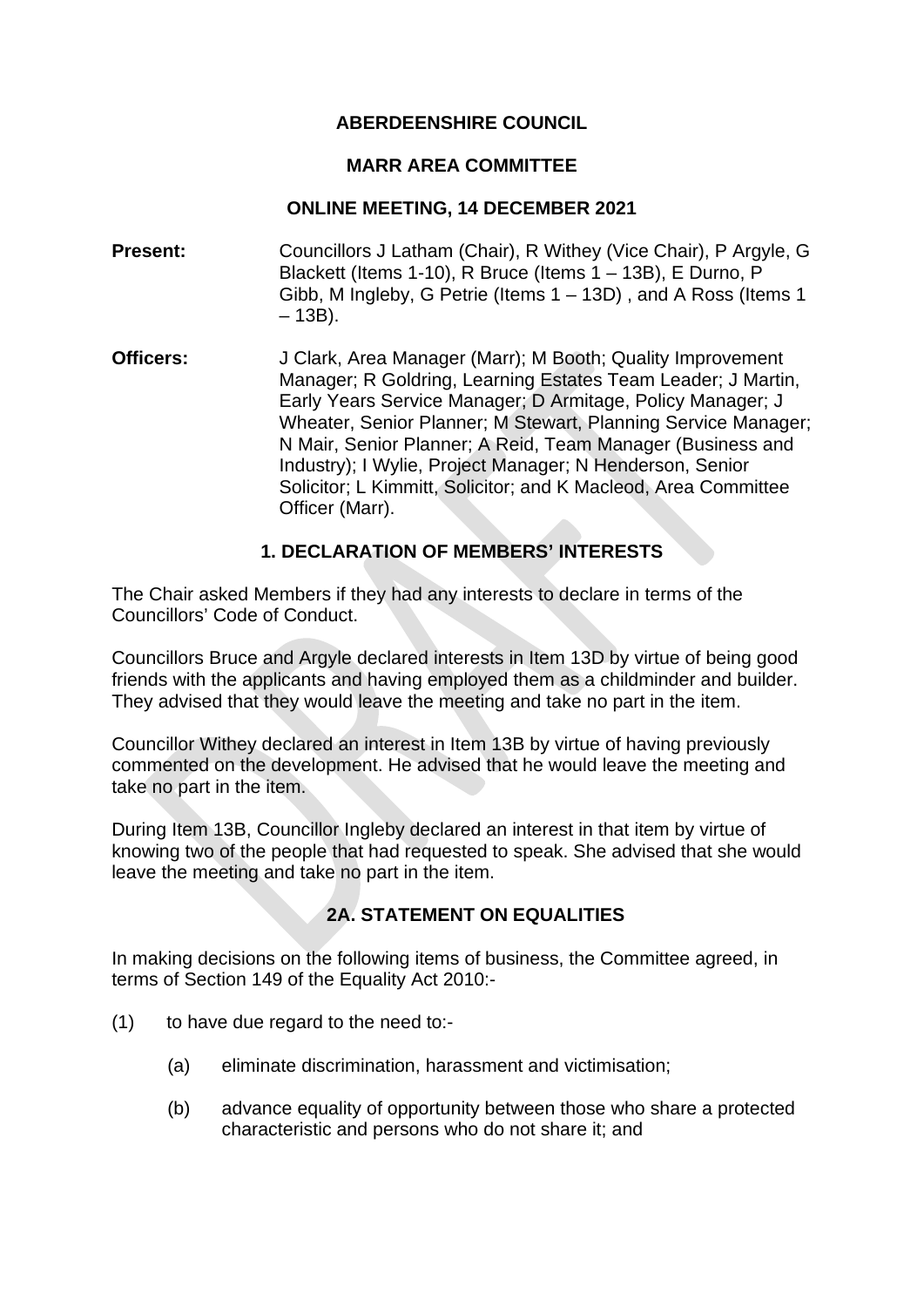- (c) foster good relations between those who share a protected characteristic and persons who do not share it; and
- (2) where an Integrated Impact Assessment was provided, to consider its contents and take those into account when reaching a decision.

### **2B. RESOLUTION**

The Committee **agreed**, in terms of Section 50A (4) and (5) of the Local Government (Scotland) Act 1973, as amended, that the public and media representatives be excluded from the meeting for the following item of the business on the grounds that it involved the likely disclosure of exempt information of the class described in the relevant paragraph of Part 1 of Schedule 7A of the Act.

| ltem No. | <b>Paragraph No. of Schedule 7A</b> |
|----------|-------------------------------------|
| 14       |                                     |

### **3. MINUTE OF MEETING OF MARR AREA COMMITTEE OF 23 NOVEMBER 2021**

The Committee had before them, and approved as a correct record, the Minute of Meeting of the Committee of 23 November 2021.

## **4. ABERDEENSHIRE LICENSING BOARD REVIEW OF STATEMENT OF LICENSING PRINCIPLES 2022-2025**

There had been circulated a report dated 22 November 2021, by the Clerk to the Aberdeenshire Licensing Board, which informed the Committee of the Aberdeenshire Licensing Board's review of their Statement of Licensing Principles under the Gambling Act 2005, which required to be reviewed every three years, and invited the Committee to provide comments.

The Committee **agreed**:-

- (1) to acknowledge that a review of the Aberdeenshire Licensing Board's Statement of Licensing Principles ("Statement") under the Gambling Act 2005 required to be completed every three years and that a public consultation was taking place between 24 November 2021 and 19 January 2022; and
- (2) to provide the following comment on the Statement to be fed back to the Licensing Board at their meeting on 9 February 2022:

to suggest that the statement that Board Members could be contacted in writing c/o Woodhill House be reviewed taking into account remote working.

## **5. CLOSURE OF GARTLY SCHOOL STATUTORY CONSULTATION**

With reference to the Minute of Meeting of the Education and Children's Services Committee of 2 December 2021 (Item 9), when the statutory consultation on the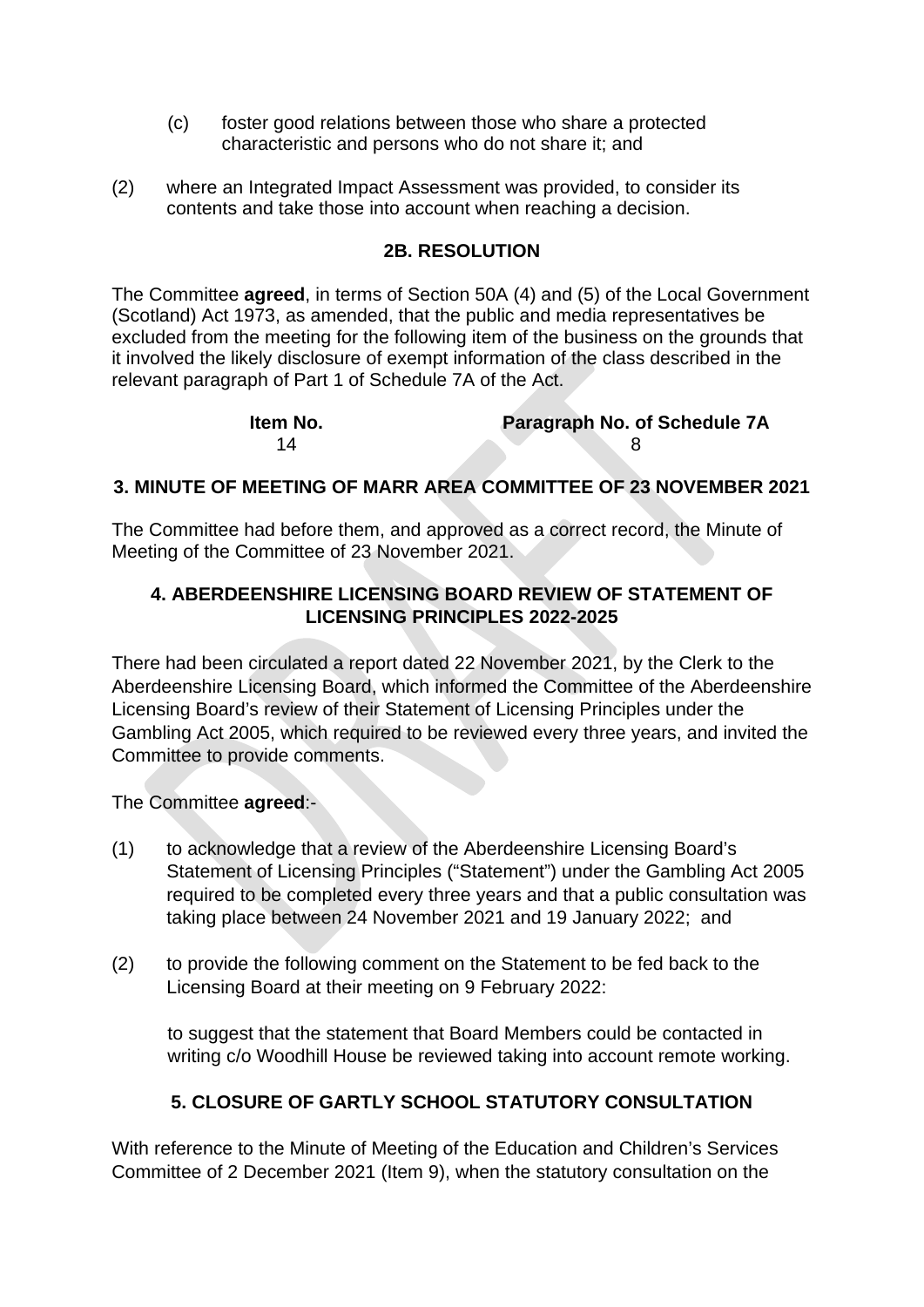closure of Gartly School had been authorised, there had been circulated a report dated 26 November 2021, by the Director of Education and Children's Services, which provided the proposal document regarding the closure of Gartly School and advised that this would be the subject of consultation between 7 December 2021 and 24 February 2022.

Following discussion, the Committee **agreed**:-

- (1) to note the Proposal Document (Appendix A to the report) regarding the Closure of Gartly School, in particular the statutory consultation from 7 December 2021 to 24 February 2022;
- (2) to note Members' concerns regarding the consultation timescale and that officers would discuss this further with Ward Members; and
- (3) to note that the Committee would receive a follow up report in August 2022 on the outcome of the statutory consultation regarding the above proposal for their consideration and comments to the Education and Children's Services Committee.

## **6. ABERDEENSHIRE COUNCIL EARLY LEARNING AND CHILDCARE ADMISSIONS POLICY**

There had been circulated a report dated 5 November 2021, by the Director of Education and Children's Services, which sought comments on the new Early Learning and Childcare (ELC) Admissions Policy which took account of Early Learning and Childcare Expansion and Aberdeenshire Council's commitment to support the best start in life for all those residing in Aberdeenshire.

The Committee **agreed** to provide the following comments on the proposed new Early Learning and Childcare Admissions Policy, at Appendix 1 to the report, to Education and Children's Services Committee on 27 January 2022:-

- (1) to welcome the proposed revised admission priorities, introduction of a fourth term to allow children to access ELC funded hours earlier; and removal of the requirement to re-apply for a second year at the same setting; and
- (2) to query whether there were any impacts arising from the eligibility date for starting school being birthdays from 1 March but for ELC being birthdays from the start date of the April term.

## **7. COMMUNITY COUNCIL BOUNDARY CHANGE**

There had been circulated a report dated 23 November 2021, by the Director of Education and Children's Services, on a proposed boundary change between Echt and Skene Community Council and Cluny, Midmar and Monymusk Community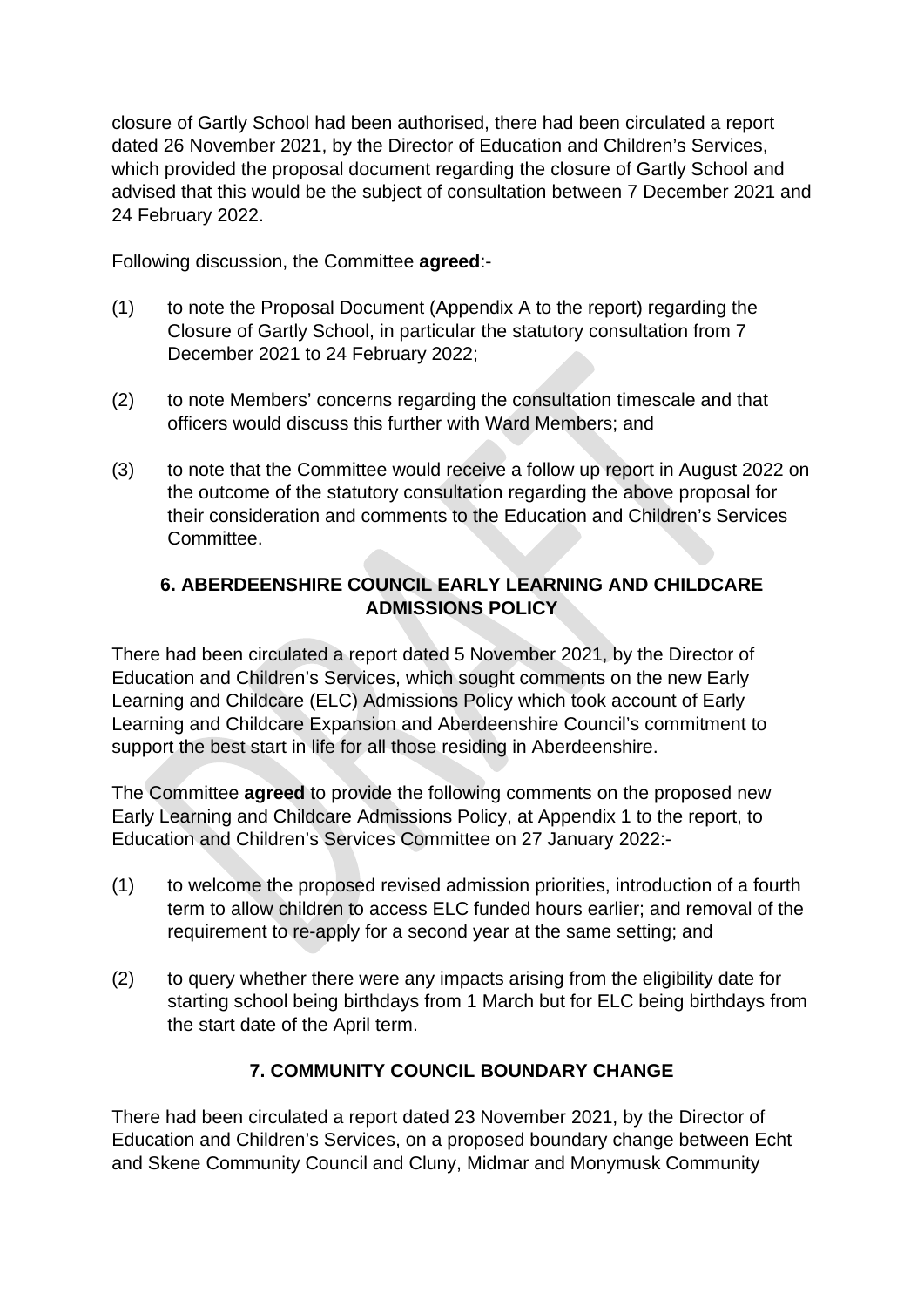Council. The proposal affected land within the Garioch Area but as Cluny, Midmar and Monymusk Community Council covered both the Marr and Garioch Areas, the change required agreement of both Area Committees.

The Committee **agreed**:-

- (1) to acknowledge the request for a boundary change from Echt and Skene Community Council; and
- (2) to the proposed change as detailed within Appendix 1 to the report.

# **8. ROADS POLICY REVIEW UPDATE**

There had been circulated a report dated 18 November 2021, by the Director of Environment and Infrastructure Services, which sought comments on initial proposals for four new policies: Street Naming and Numbering, Signing of Tourist Facilities and Attractions, Enforcement of Roads and Traffic Authority Powers, and Electric Vehicle Charging.

The Committee **agreed** to provide the following comments to Infrastructure Services Committee on the draft policies appended to the report:-

- (1) Street Naming and Numbering to support the proposed changes and using only one version of a street name on signage.
- (2) Street Naming and Numbering to note that the section on inappropriate alliteration would be reworded for clarity.
- (3) Signing of Tourist Facilities and Attractions to request that business associations be consulted on the policy.
- (4) Signing of Tourist Facilities and Attractions to suggest representations to the relevant Roads Authority in support of tourist signage on the AWPR.
- (5) Electric Vehicle Charging to support the policy and note the wider issues surrounding electric vehicles, particularly around private on street charging, that would need to be addressed in future.

## **9. AREA PERFORMANCE CALENDAR**

There had been circulated a report dated 23 November 2021, by the Director of Environment and Infrastructure Services, which updated the Committee on the planned area performance reporting schedule and provided information on the scope of performance reporting that Committee could expect to see in the coming year.

The Committee **agreed**:-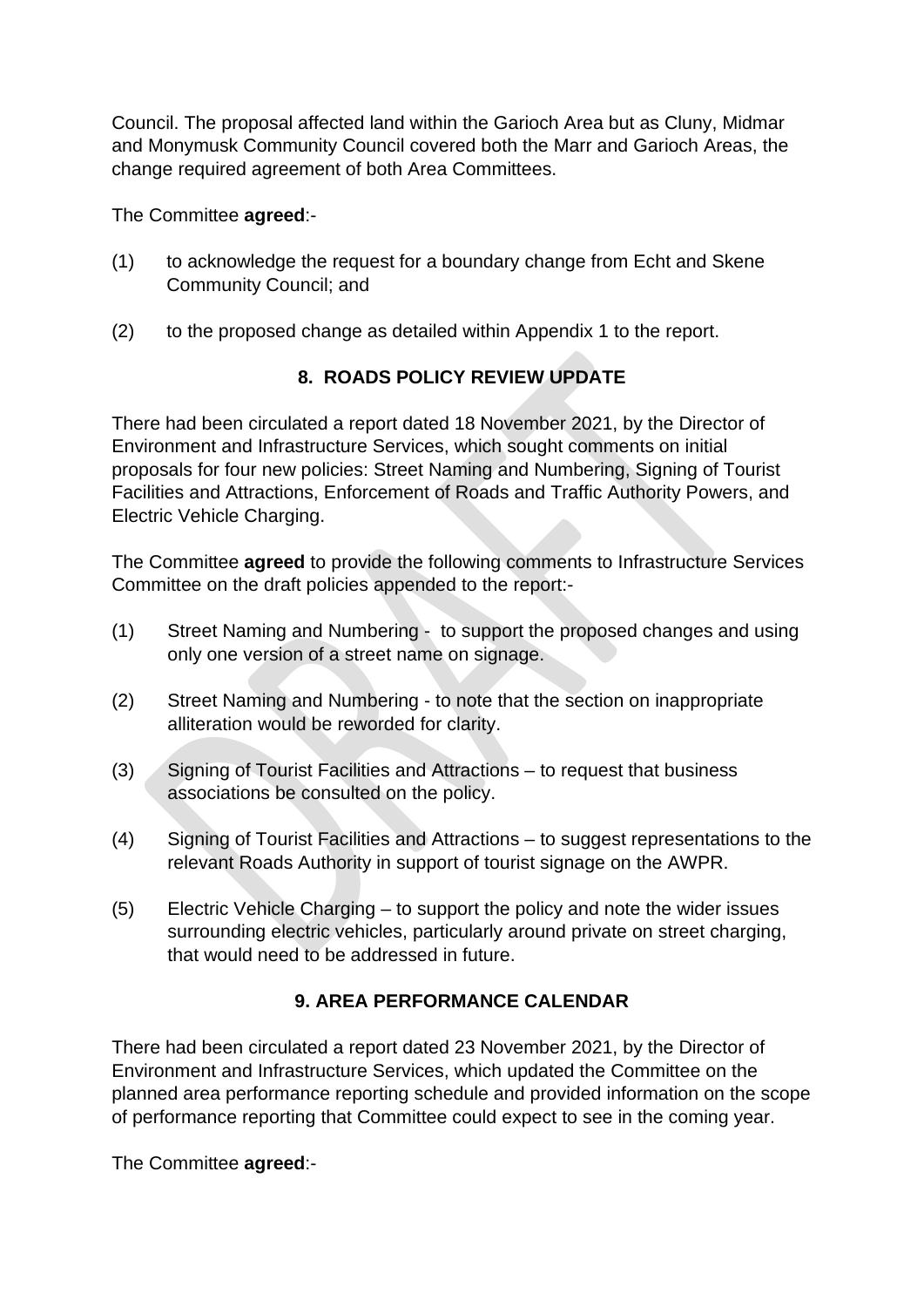- (1) to acknowledge the reporting schedule and scope of performance reporting; and
- (2) to receive mid-year performance reports (April 2021-September 2021) relevant to the Marr area between January and March 2022.

## **10. AREA COMMITTEE BUDGET - SMALL GRANT APPLICATIONS**

There had been circulated a report dated 25 November 2021, by the Director of Environment and Infrastructure Services, which sought consideration of an application for Area Committee Budget funding (Small Grant Scheme) from Ballater (RD) Limited.

The Committee **agreed** to approve an award of up to £2,000 from the Area Committee Budget (Small Grant Scheme) to Ballater (RD) Limited towards the cost of paths hub signage at Station Square, Ballater.

## **11. LUMPHANAN COMMUNITY COUNCIL REINSTATEMENT**

There had been circulated a report dated 25 November 2021, by the Director of Environment and Infrastructure Services, which informed the Committee of the outcome of a call for nominations to Lumphanan Community Council and advised that the Community Council had been reinstated to full community council status.

The Committee **agreed** to note that Lumphanan Community Council has been reinstated to full community council status following a period of supported status.

## **12. REVIEW OF PLANNING DELEGATIONS – LOCAL MEMBER NOTIFICATION PROCESS AND REPRESENTATIONS**

There had been circulated a report dated 2 December 2021, by the Director of Environment and Infrastructure Services, which sought views from the Area Committee on specific aspects of the Review of Planning Delegations under Part 2C of the Scheme of Governance in relation to proposed changes to the Local Member Notification process and associated direct committee referral criteria and proposed changes to the operation of the Local Member Notification process relating to conflicts of interest, non-responses to notifications, and the counting of multiple representations.

The Planning Service Manager presented on the background to the review and the proposed changes.

The Committee **agreed** to comment on the proposed changes to the Local Member Notification criteria and operation of the Local Member Notification procedure as follows:-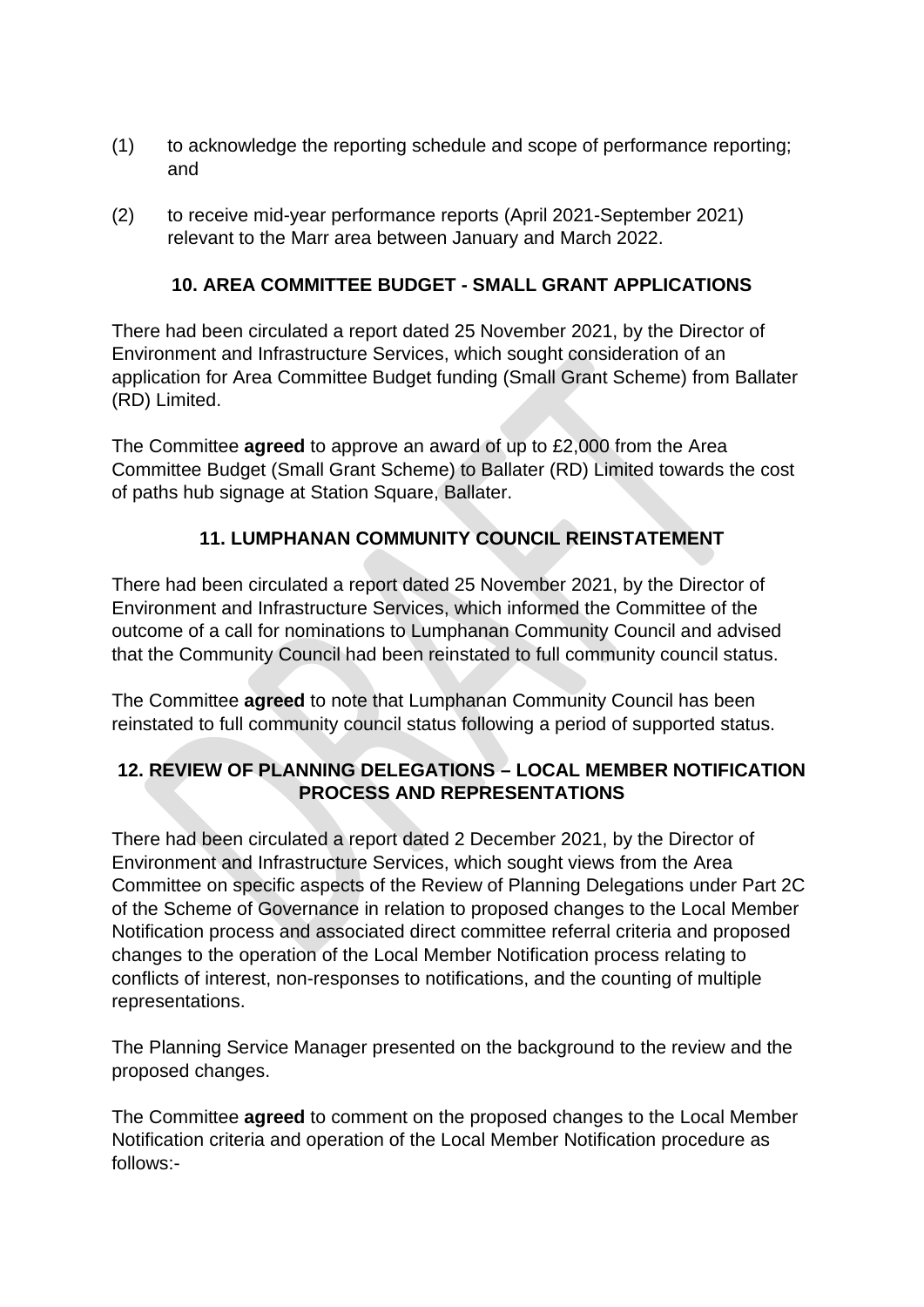- (1) Local Member Notification Criteria to comment on the importance of Local Member involvement and to indicate a preference for retaining the status quo.
- (2) Local Member Notification Criteria to express reservations about the impact on smaller rural communities of increasing the number of representations required for referral to Area Committee.
- (3) Local Members Notification Procedure to suggest that where a majority view could not be established due to conflicts of interest, absence, or maternity leave, the application should be referred to Area Committee.
- (4) Local Members Notification Procedure to highlight that making a declaration of interest was not the same as a non-response.
- (5) That multiple representations from the same household should not be counted individually.
- (6) To query whether there had been any cost mitigation for Local Authorities in relation to the Planning (Scotland) Act 2019.

## **13. PLANNING APPLICATIONS FOR DETERMINATION**

The following planning applications were considered along with any representations received and were dealt with as recorded in Appendix A to this minute.

| <b>Reference No</b> | <b>Address</b>                                                                                                                                                                                                             |
|---------------------|----------------------------------------------------------------------------------------------------------------------------------------------------------------------------------------------------------------------------|
| (A) APP/2021/0883   | Full Planning Permission for Change of Use from Class 2<br>(Financial, Professional and Other Services) to Sui<br>Generis (Hot Food Takeaway) and Erection of Flue at<br>Former Lloyds TSB Scotland, Ballater Road, Aboyne |
| (B) APP/2021/1709   | Full Planning Permission for Erection of 55<br>Dwellinghouses and Associated Infrastructure at Land at<br>Castle Road and Correen Road, Alford                                                                             |
| (C) APP/2021/1899   | Full Planning Permission for Alterations and Extension to<br>Dwellinghouse and Erection of Replacement Garage at 7<br>Riverside, Blackhall, Banchory                                                                       |
| (D) APP/2021/2435   | Full Planning Permission for Erection of Garden Room<br>(Retrospective) (Amendment to Planning Permission<br>APP/2020/2267) at Belton, Edingight Wynd, Torphins                                                            |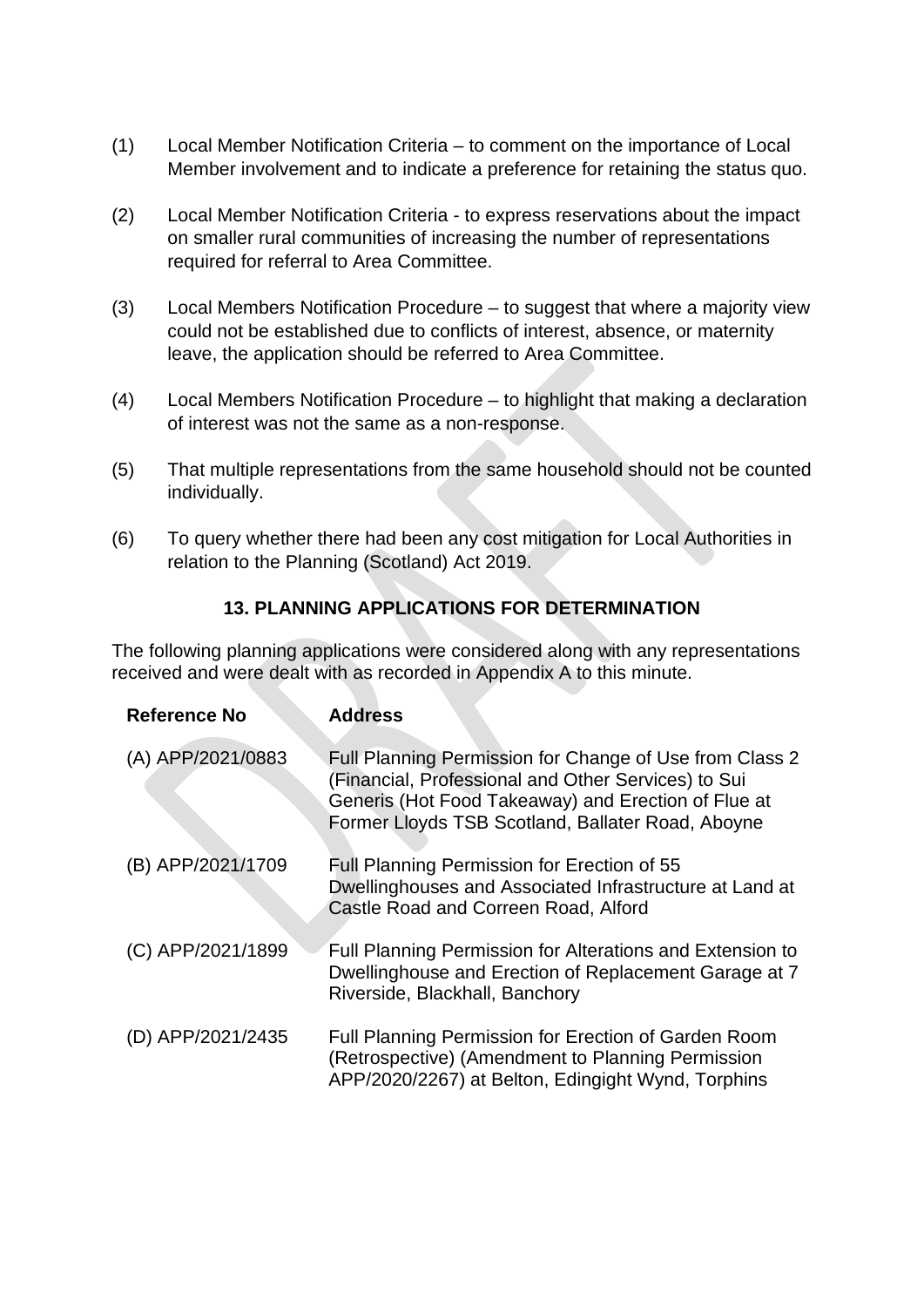### **14. SUPPLEMENTARY DIRECTORATE PROCUREMENT PLAN - REPLACEMENT OF PUBLIC TOILETS AT GLENSHEE SKI CENTRE**

There had been circulated an exempt report dated 26 November 2021, by the Directors of Business Services and Environment and Infrastructure Services, which sought approval for the replacement of the public toilets located at Glenshee Ski Centre as part of a wider programme of works at the Centre.

The Committee **agreed**:-

- (1) to approve the proposals for replacing the Aberdeenshire Council owned toilets at Glenshee Ski Centre;
- (2) to note the Directorate Supplementary Procurement Plan as detailed in Appendix 1 to the report;
- (3) to approve the item on the Supplementary Procurement Plan and note that this item would be added to the Directorate Procurement Plan that was approved by Business Services Committee on 25 February 2021; and
- (4) not to reserve approval of the Procurement Approval Form for the item on the Procurement Plan.

## **Councillor presiding over meeting**

 **\_\_\_\_\_\_\_\_\_\_\_\_\_\_\_\_\_\_\_\_\_\_\_\_\_\_\_\_\_\_\_** 

 **\_\_\_\_\_\_\_\_\_\_\_\_\_\_\_\_\_\_\_\_\_\_\_\_\_\_\_\_\_\_\_** 

 **\_\_\_\_\_\_\_\_\_\_\_\_\_\_\_\_\_\_\_\_\_** 

**Print Name** 

**Signature** 

**Date**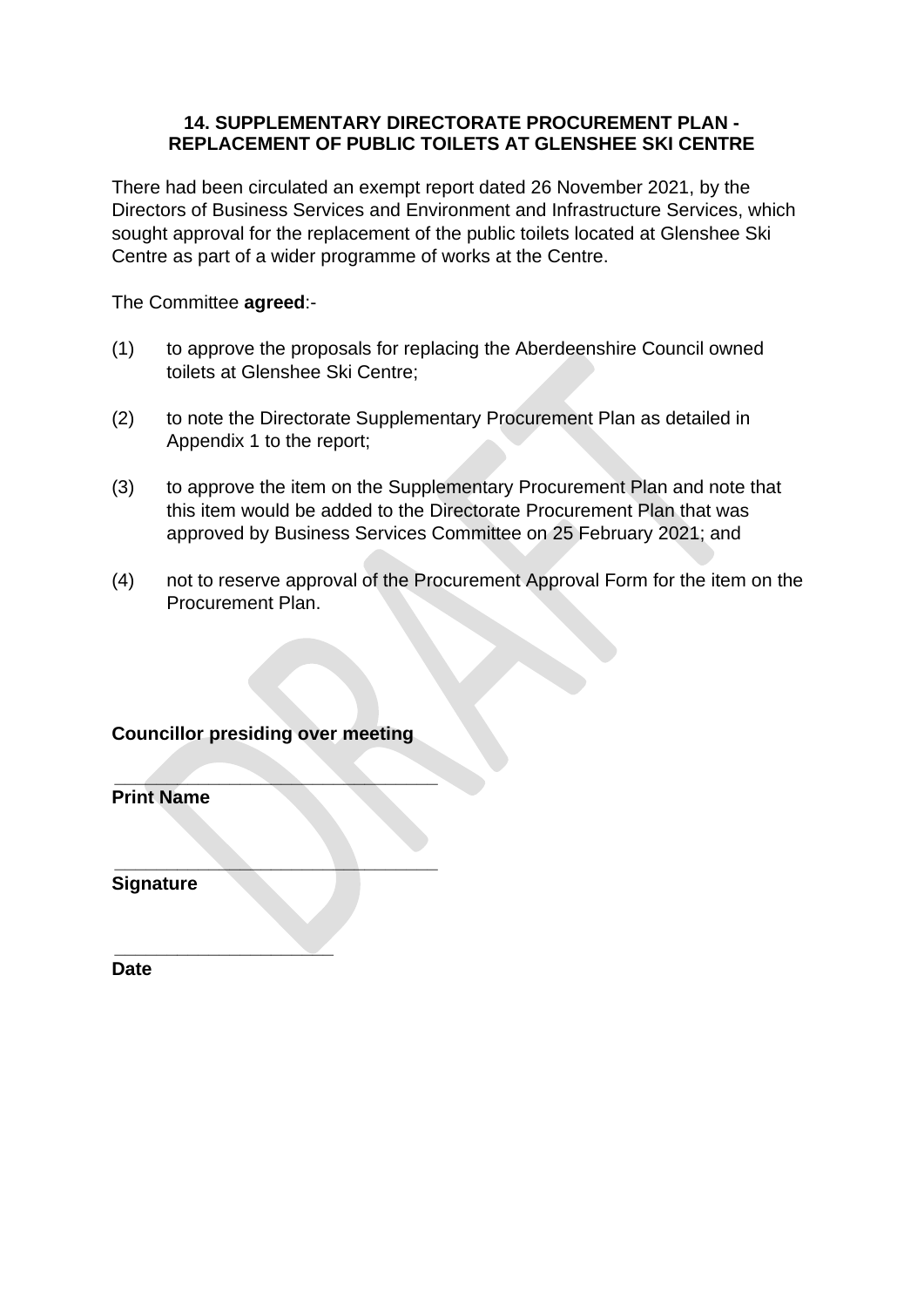### **APPENDIX A**

#### **PLANNING APPLICATIONS**

#### **(A) Reference No: APP/2021/0883**

**Full Planning Permission for Change of Use from Class 2 (Financial, Professional and Other Services) to Sui Generis (Hot Food Takeaway) and Erection of Flue at Former Lloyds TSB Scotland, Ballater Road, Aboyne, Aberdeenshire, AB34 5HT** 

#### **Applicant: Sava Estates, Former Lloyds TSB Scotland, Ballater Road, Aboyne, Aberdeenshire, AB34 5HT Agent: Bennett Developments and Consulting, 10 Park Court, Glasgow, G1 1LU**

There had been circulated a report dated 25 November 2021, by the Director of Environment and Infrastructure Services, which sought consideration of an application for Full Planning Permission for change of use from a vacant bank (Class 2) to a Hot Food Takeaway (Sui Generis) and the erection of a flue. The application was being reported to the Committee due to an objection from Mid Deeside Community Council.

The Senior Planner outlined the proposals and addressed issues raised in objections, highlighting revisions made so that the flue was more discreet, and confirming that the flue was the only physical alteration; any proposed signage would require separate consent. The proposal was for a viable use for a vacant town centre unit that was not considered to detract from the character of the Conservation Area or pose any amenity impacts or impacts on parking or water infrastructure; therefore, the application was recommended for approval. The Senior Planner then responded to a question on internal signage/lighting which it was advised could not be controlled through Planning.

The Committee **agreed**:-

- (1) to grant Full Planning Permission subject to the following conditions:-
	- 01. The proposed development shall not be brought into use unless details of the odour control system (incorporating treatment and extraction of fume) to be installed have been submitted to and approved in writing by the planning authority. The design of the proposed system shall have regard to:
		- (1) The Odour Impact Assessment, dated September 2021 (reference P8439.02); and
		- (2) The "Acoustic report and noise control advice", dated 2 June 2021 & Addendum, dated 27th August 2021, all documents comprising part of the planning application.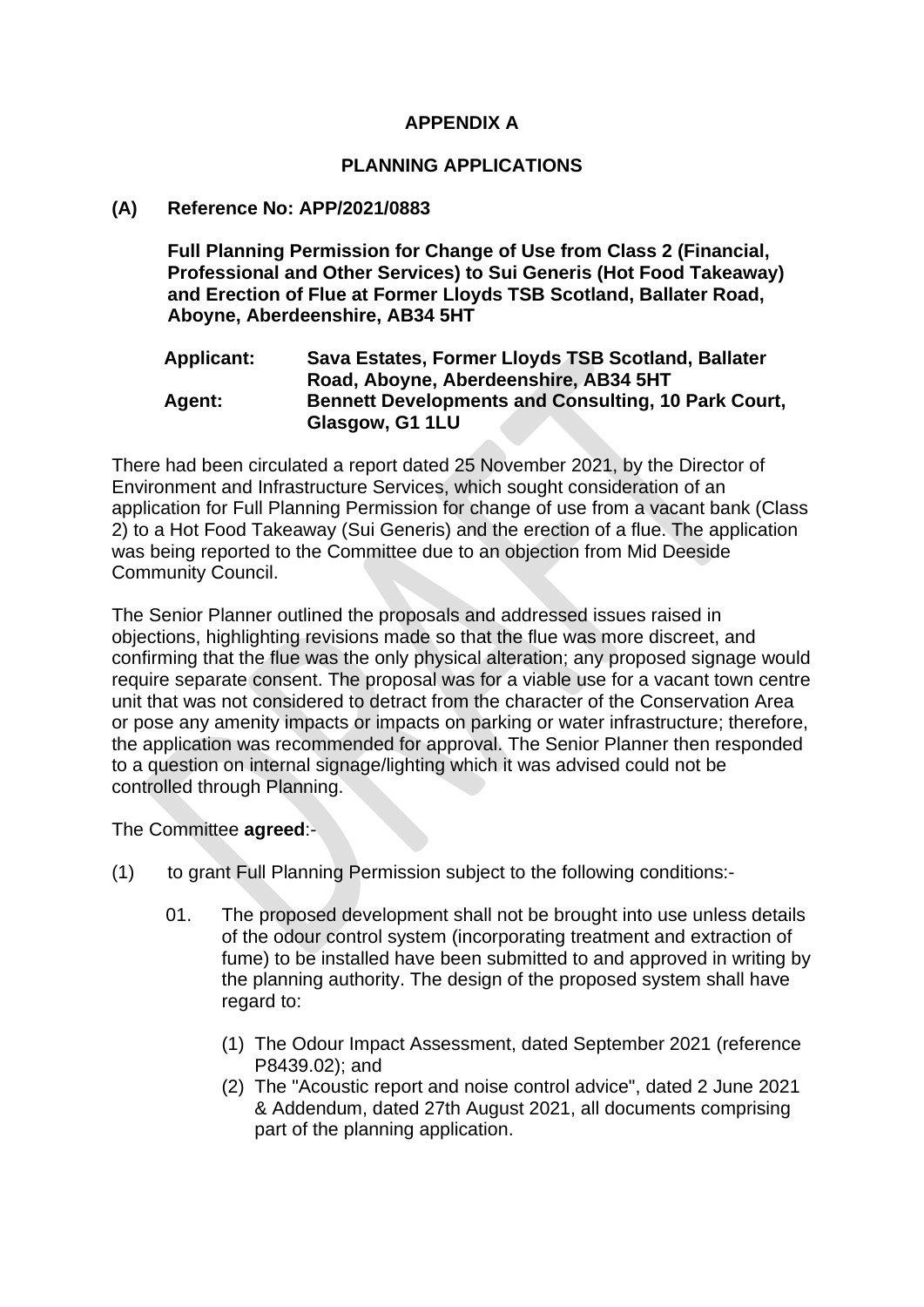Reason: To ensure that odour and noise from the operation of the development do not result in undue loss of amenity for surrounding properties.

02. Sound resulting from the operation of the proposals shall not exceed Noise Rating Curve 25, when measured within a habitable room of any noise sensitive premises.

 Reason: To ensure that noise from the development does not result in undue loss of amenity for surrounding properties.

03. Where a distinguishable tonal component is established, the sound resulting from the operation of the proposals shall not exceed Noise Rating Curve 20, when measured within a habitable room of any noise sensitive premises.

 Reason: To ensure that noise from the development does not result in undue loss of amenity for surrounding properties.

(2) the reason for the decision as follows:-

The Planning Authority considers that the application is for a development that is in accordance with the Aberdeenshire Local Development Plan 2017. The proposed change of use respects the scale, density, character and amenity of the surrounding area and poses no impact on the character or appearance of the Aboyne Conservation Area. Furthermore, it would not have an unacceptable impact upon adjacent land uses and residential properties by means of noise or odour and there is safe and convenient access for parking, storage and collection of waste for this commercial venture. The proposal is therefore in accordance with Policy P1 Layout siting and design, Policy P3 Infill and householder developments within settlements (including work proposals), Policy P4: Hazardous and potentially polluting developments and contaminated land, Policy B2 Town centres and office development, Policy HE2 Protecting historic and cultural Areas and Policy RD1 Providing suitable resources of the Aberdeenshire Local Development Plan 2017.

### **(B) Reference No: APP/2021/1709**

**Full Planning Permission for Erection of 55 Dwellinghouses and Associated Infrastructure at Land at Castle Road and Correen Road, Alford, Aberdeenshire** 

### **Applicant: Kirkwood Homes Ltd, Kirkwood Business Park, Sauchen, Inverurie, Aberdeenshire, AB51 7LE Agent: No Agent**

With reference to Item 1 of the Minute, Councillor Withey declared an interest and left the meeting for the duration of the item. Councillor Ingleby also declared an interest and left the meeting during the item.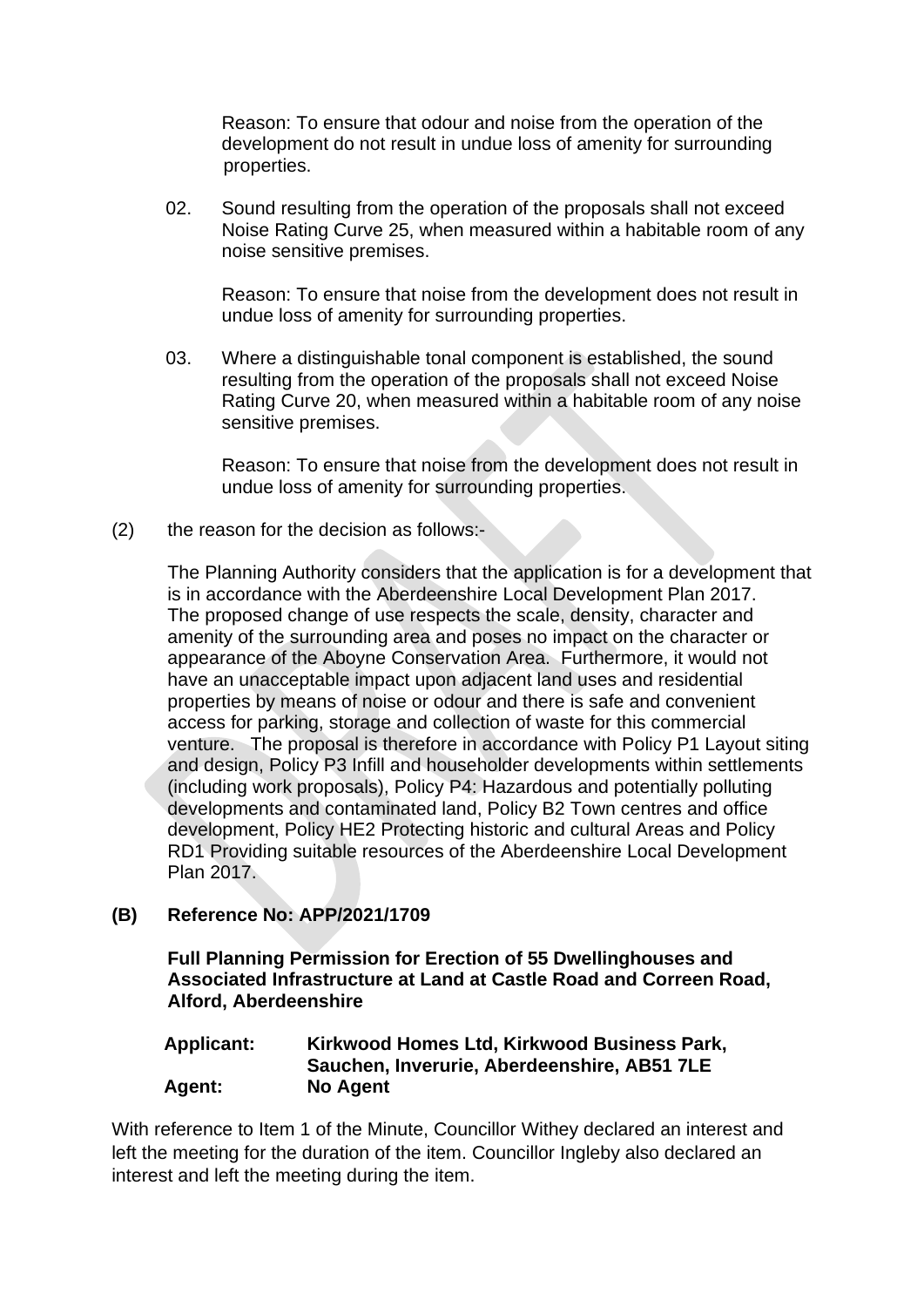There had been circulated a report dated 26 November 2021, by the Director of Environment and Infrastructure Services, which sought consideration of an application for Full Planning Permission for 55 houses. The site was allocated as site OP5 in the Aberdeenshire Local Development Plan (2017) and was the subject of an agreed Masterplan.

Having heard that requests to speak had been received, the Committee **agreed** to hear from speakers.

The Senior Planner outlined the proposals and addressed issues raised within representations including the impact on the setting of Balfluig Castle. The proposal was for 55 houses on a site allocated for 60; layout and landscaping fully accorded with the agreed Masterplan; all technical matters were resolved to the satisfaction of consultees; and the proposal fully complied with the settlement statement and policies of the Local Development Plan. The application was recommended for approval as a delegated grant subject to a Section 75 agreement to secure affordable housing provision and developer obligations.

Anne Miller, Chair of Donside Community Council, spoke on the Community Council's objections which related to the effect of more houses on Alford's amenities and natural and built heritage. She referred to much having changed since the site was designated for development; community concerns about health and education provision, childcare, public transport, road safety, and petty crime which would be negatively impacted by further housing; and the need to preserve open spaces. She asked the Committee to reflect on what people valued locally and the additional pressures the development would cause.

The Committee then heard from Allan Rae, Kirkwood Homes Ltd., the applicant, who referred to working with consultees to ensure proposals were technically compliant; compliance with the approved Masterplan and LDP designation; the need for quality affordable housing; 13 affordable units for social rent to be delivered in partnership with Osprey Housing with expected handover by Autumn 2022; developer obligations including financial contributions for healthcare and waste; sufficient capacity at the school as the development was already factored in; the flood risk assessment having been accepted; and a further landscape assessment and scheme to address concerns about the impact on Balfluig Castle.

Lysander Tennant advised that he was the owner of Balfluig Castle and spoke on why permission should be refused due to the impact on the Castle's setting, making reference to the Castle being a Category A listed building of national importance; the requirement to give setting of the listed building highest priority in accordance with the Planning (Listed Buildings and Conservation Areas) (Scotland) Act 1997; Historic Environment Scotland (HES) guidance on the assessment of setting; a report commissioned from CFA Archaeology which identified the wider rural landscape to be an important factor to the Castle's setting; the suburbanising impact of the development; and the applicant's visual assessment containing inaccuracies and not according with HES guidance. He further commented on the development eroding the character of Alford and the importance of the site for wildlife and as an amenity space.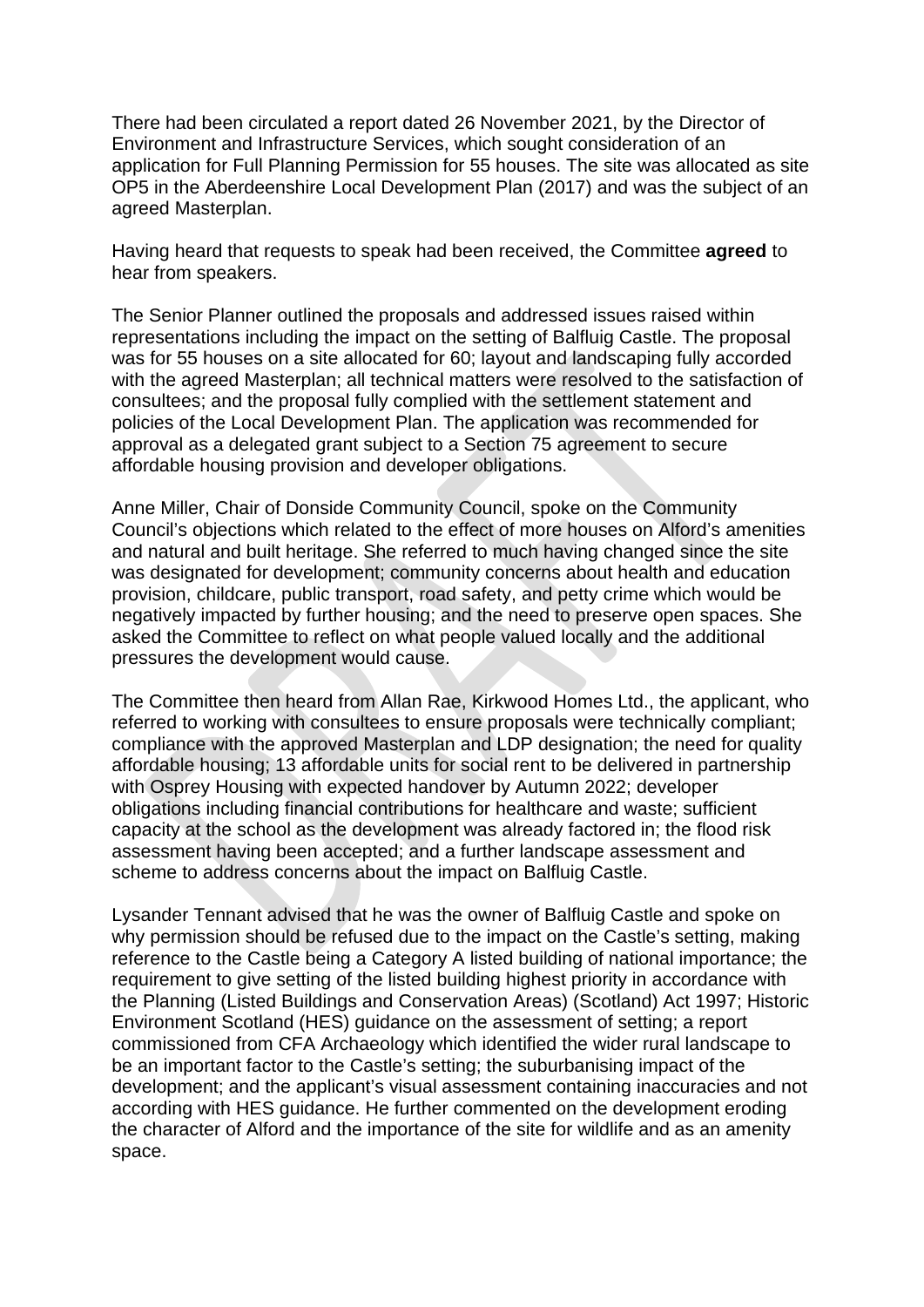Sophia Tennant addressed the Committee on her objections including the development not providing an appropriate entrance to Alford and being too suburban; further development to the east adversely affecting tourists' perception of entering a historic town; impacts on the Buckie Burn wildlife corridor and the absence of an ecological assessment; and impacts on the rural setting of Balfluig Castle and the statutory requirement to consider this.

The Committee then heard from Robert Bogdan, an objector, who outlined his concerns in relation to the development being inappropriate for Alford; impacts on Balfluig Castle; and environmental issues including the distance from facilities and no safe access to the centre of Alford without using a car.

During a full debate, Members discussed community concerns about pressure on services, school capacity, allocation of the site within the Local Development Plan, provision of affordable housing, and impacts on Balfluig Castle.

Councillor Ross, seconded by Councillor Gibb, moved to refuse on the grounds that the application was contrary to Policy HE1: Protecting historic buildings, sites and monuments due to the negative effects on Balfluig Castle and Policy RD2: Developer obligations as Alford Academy's capacity had been exceeded and developer obligations to ensure the Academy could accommodate additional pupils had not been provided.

As an amendment, Councillor Petrie, seconded by Councillor Bruce, moved to delegate authority to grant Full Planning Permission to the Head of Planning and Economy in accordance with the report recommendations.

Members of the Committee voted as follows:-

| for the motion    |     | <b>Councillors Gibb and Ross</b>                        |
|-------------------|-----|---------------------------------------------------------|
| for the amendment | (5) | Councillors Latham, Argyle, Bruce, Durno and<br>Petrie. |

Therefore, the amendment was carried, and the Committee **agreed**:-

- (1) that authority to grant Full Planning Permission be delegated to the Head of Planning and Economy subject to:-
	- (a) a Section 75 agreement; and
	- (b) the following conditions:-
		- 01. Development shall not commence until the 6m continuously vegetated buffer (i.e. to be left un-cleared & protected from machine traffic) to the watercourse to the east of the development site has been enclosed by protective fencing, and shall thereafter be retained in perpetuity.

Reason: In the interest of preserving biodiversity and habitat.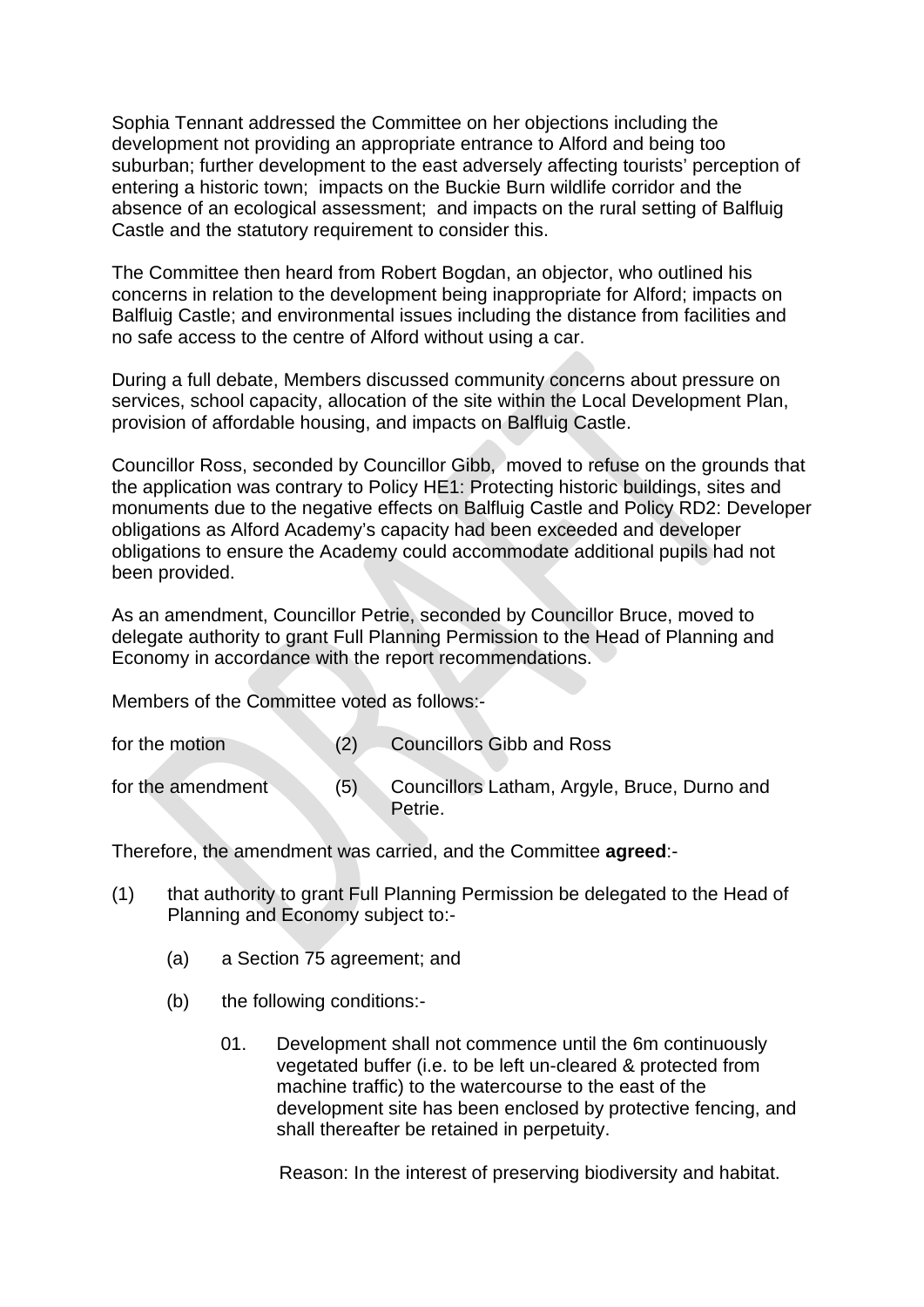02. The development shall be carried out in accordance with the submitted Extended Phase 1 Habitat Survey by EnviroCentre, dated September 2021. Development shall not commence until the preworks surveys for badger, otter, hedgehog and breeding birds have been provided and accepted in writing by the Planning Service, and any mitigation measures identified shall be implemented in complete accordance with the agreed detail.

Reason: In the interests of preserving biodiversity and habitats.

03. No works in connection with the development hereby approved shall commence unless a scheme of hard and soft landscaping works has been submitted to and approved in writing by the planning authority.

Details of the scheme shall include:

- (a) The specific location of new trees, shrubs, hedges, grassed areas and water features.
- (b) A schedule of planting to comprise species, plant sizes and proposed numbers and density - with particular regard for the function of each area of landscaping to avoid future pressure for felling - i.e. strategic landscaping must not pose future problems to domestic curtilages through maturity height posing overshadowing impacts/species that lose leaves/needles excessively to the detriment of neighbouring dwelling
- (c) Full details of the surfacing and detailing of the peripheral footpath;
- (d) Clarification over the grass planting in relation to meadow grass and wet meadow mix, details of locations and specific species to be planted is required.
- (e) A programme for the implementation, completion and subsequent management of the proposed landscaping and peripheral footpath.

 All soft and hard landscaping proposals shall be carried out in accordance with the approved planting scheme and management programme. Any planting which, within a period of 5 years from the completion of the development, in the opinion of the planning authority is dying, being severely damaged or becoming seriously diseased, shall be replaced by plants of similar size and species to those originally required to be planted. Once provided, all hard landscaping works shall thereafter be permanently retained.

 Reason: To ensure the implementation and management of a satisfactory scheme of landscaping which will help to integrate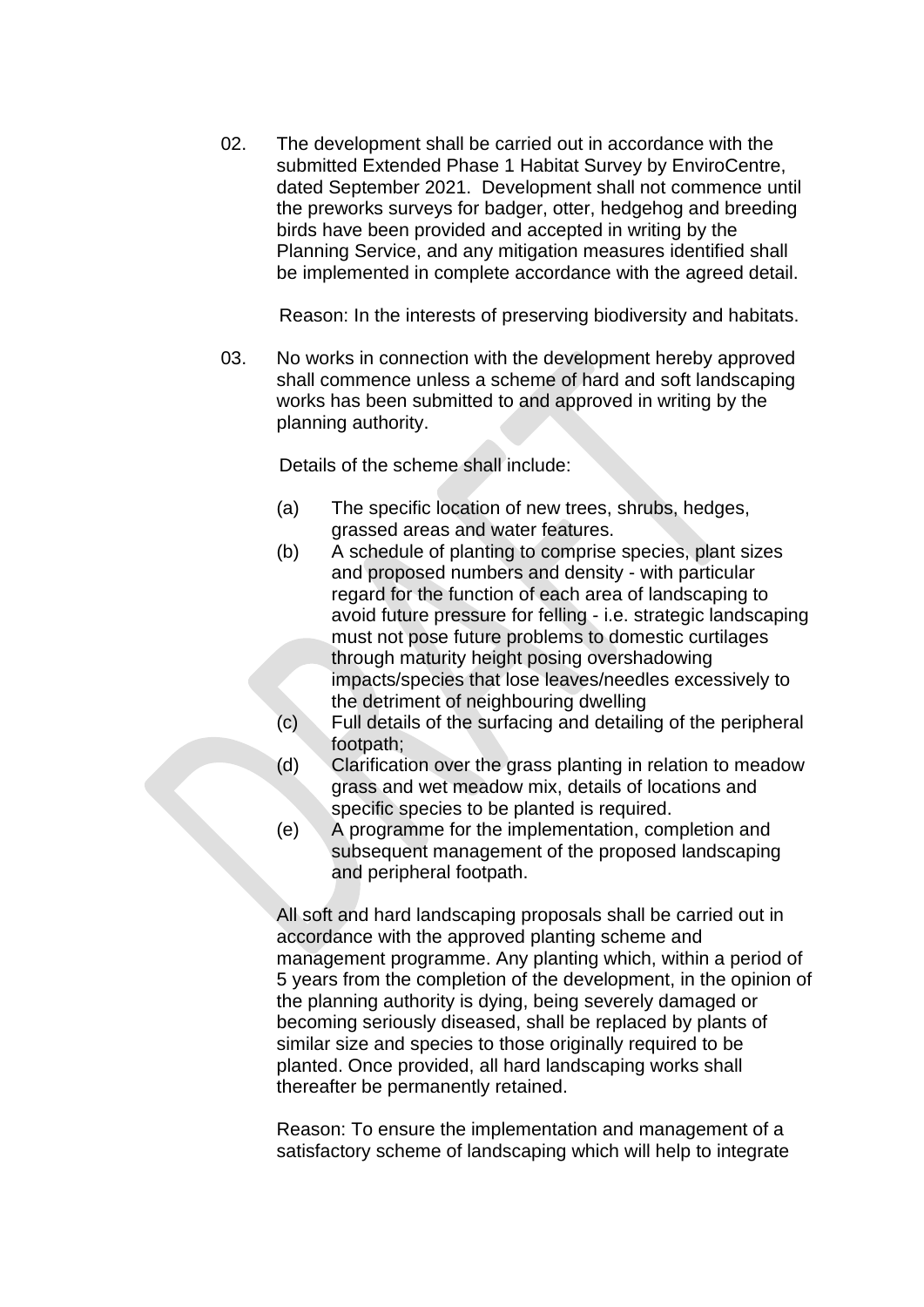the proposed development into the local landscape in the interests of the visual amenity of the area.

04. Prior to the commencement of any development, details of locations and design of proposed biodiversity enhancement, as suggested within the submitted Extended Phase 1 Habitat Survey by EnviroCentre, dated September 2021, shall be provided for further written approval by the Planning Authority. Details should include measures such as hedgehog friendly fencing, an amphibian hibernacula near the SUDS pond, bat and bird boxes (both on trees but also built into properties such as for bat bricks/slates and Swift bricks) and nocturnal friendly wildlife lighting. Once agreed the development shall be delivered in complete accordance with the agreed enhancements, with all measures to be in place prior to the occupation of the final dwelling.

Reason: In the interest of biodiversity enhancement.

(2) the reason for the decision as follows:-

The application is considered by the Planning Authority to comply with the Aberdeenshire Local Development Plan (2021), the residential development adheres to the allocation within the settlement statement and agreed Masterplan, and proposes housing of an appropriate density, mix of property, using suitable materials and in a layout that can be suitably serviced and accessed whilst posing no impact on the wider landscape or nearby built heritage, all in compliance with Policies H1 Housing land, P1 Layout, siting and design, E2 Landscape, HE1 Protecting historic buildings, sites and monuments and RD1 Providing suitable services.

Councillors Bruce and Ross left the meeting after consideration of Item 13B.

## **(C) Reference No: APP/2021/1899**

**Full Planning Permission for Alterations and Extension to Dwellinghouse and Erection of Replacement Garage at 7 Riverside, Blackhall, Banchory, Aberdeenshire, AB31 6PS** 

| <b>Applicant:</b> | Mr and Mrs S Carter, 7 Riverside, Blackhall, Banchory, |
|-------------------|--------------------------------------------------------|
|                   | Aberdeenshire, AB31 6PS                                |
| <b>Agent:</b>     | Matthew W Merchant, Unit 12, Silverbank, North         |
|                   | Deeside Road, Banchory, Aberdeenshire, AB31 5YR        |

There had been circulated a report dated 23 November 2021, by the Director of Environment and Infrastructure Services, which sought consideration of an application for Full Planning Permission for alterations and extension to a dwellinghouse and the erection of a replacement garage. The application was being reported to the Committee due to the level of representations and an objection from Feughside Community Council.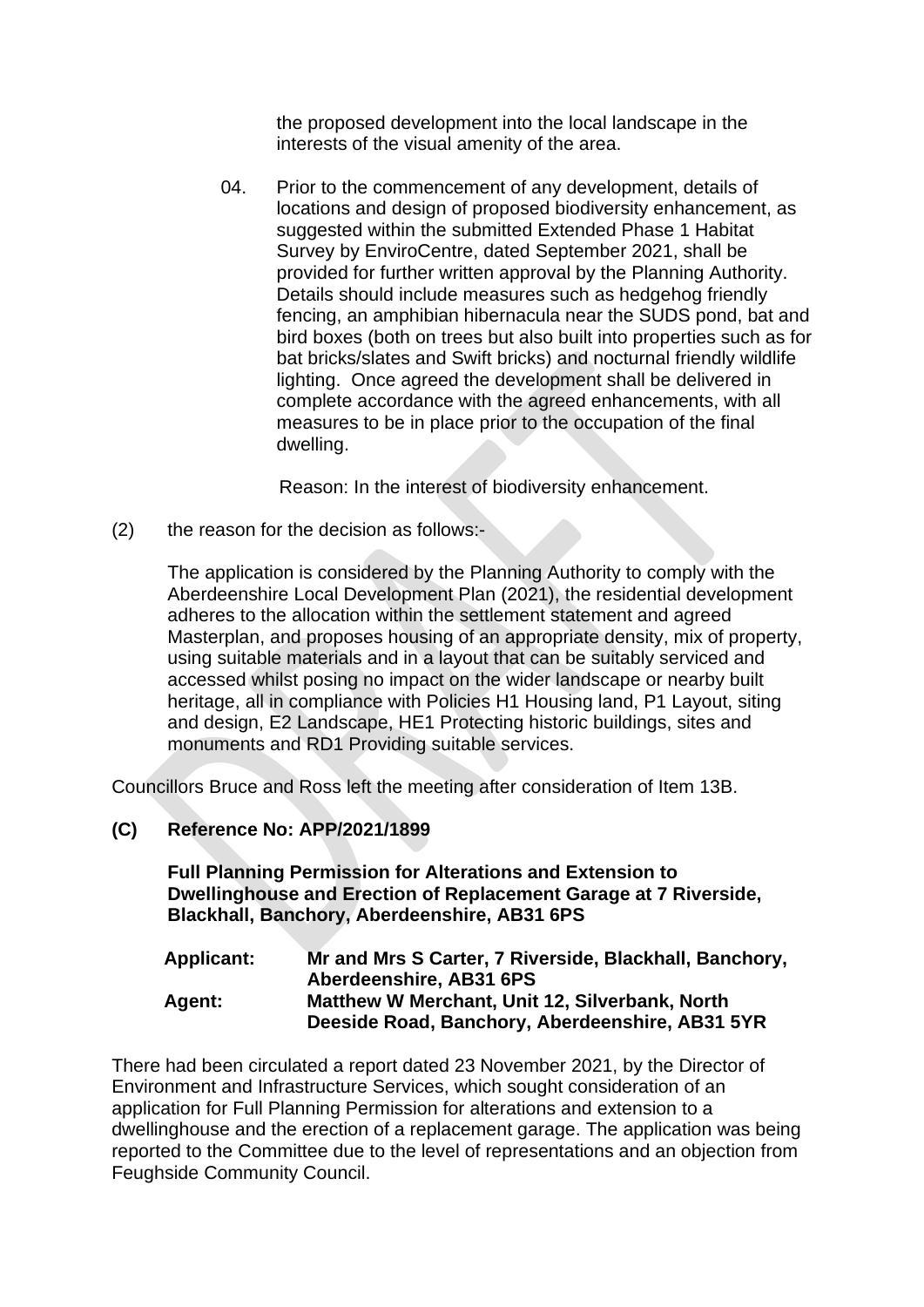The Senior Planner outlined the proposals and addressed issues raised in objections. The Committee heard that overall, the scale, design and materials were acceptable; there would be little impact on drainage, access or amenity, and the application complied with all relevant Local Development Plan policies; therefore, it was recommended for approval.

### The Committee **agreed**:-

- (1) to grant Full Planning Permission subject to the following conditions:-
	- 01. The residential annex/extension hereby approved shall be used only for purposes incidental to the enjoyment of 7 Riverside. No separate curtilage shall be formed and the residential annex shall at no time be used as an independent dwellinghouse without the express grant of planning permission from the planning authority.

 Reason: The relationship between the residential annex and the main dwellinghouse within the site is such that the residential amenities of the occupants of both would be adversely affected by the creation of an independent residential unit in addition to the main dwellinghouse.

02. The extension hereby approved shall not be brought into use unless the proposed surface water drainage system has been provided in accordance with the approved plans and SuDs Recommendation Report carried out by S.A.McGregor dated 6th October 2021. The surface water drainage system shall be permanently retained thereafter in accordance with the approved maintenance scheme.

 Reason: In order to ensure that adequate drainage facilities are provided, and retained, in the interests of the amenity of the area.

(2) the reason for the decision as follows:-

The Planning Authority considers that the application is for a development that is in accordance with the Aberdeenshire Local Development Plan 2017. The proposal is considered acceptable in terms of layout, siting and design without creating a detrimental impact on amenity, compliant with Policy R1 Special rural areas and Policy R2 Housing and employment development elsewhere in the countryside and Policy P1 Layout, siting and design.

### **(D) Reference No: APP/2021/2435**

**Full Planning Permission for Erection of Garden Room (Retrospective) (Amendment to Planning Permission APP/2020/2267) at Belton, Edingight Wynd, Torphins, Aberdeenshire, AB31 4JH** 

| <b>Applicant:</b> | Mr Cyril Bell, Belton, Edingight Wynd, Torphins, |
|-------------------|--------------------------------------------------|
|                   | Aberdeenshire, AB31 4JH                          |
| Agent:            | No Agent                                         |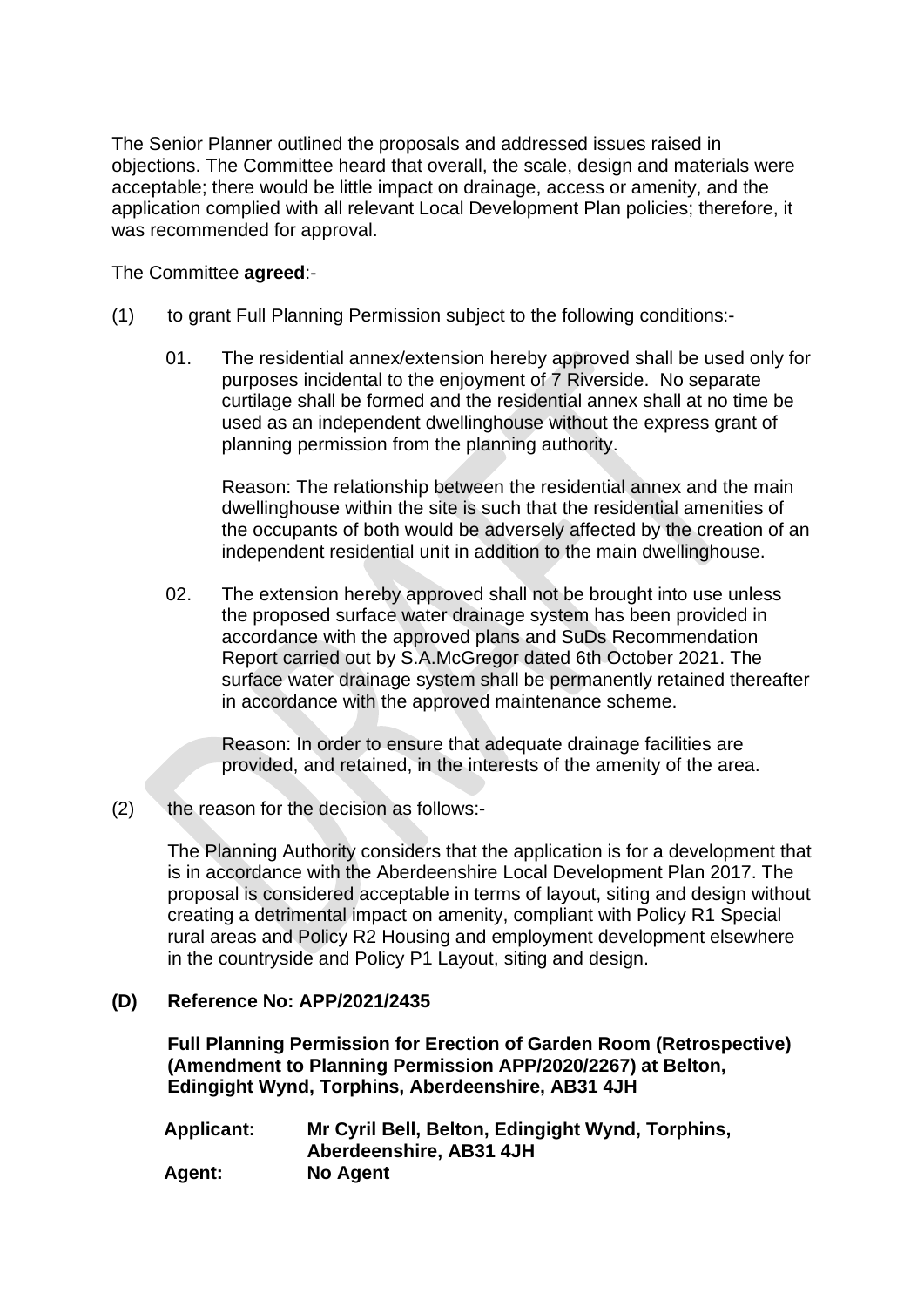With reference to Item 1 of the Minute, Councillor Argyle declared an interest and left the meeting during this item.

There had been circulated a report dated 26 November 2021, by the Director of Environment and Infrastructure Services, which sought consideration of an application for Full Planning Permission for the erection of a garden room. The application was being reported to the Committee due to an objection from Torphins Community Council.

Having heard that requests to speak had been received, the Committee **agreed** to hear from speakers.

The Senior Planner outlined the history, advising that planning approval for the structure had been granted but velux rooflights and an overhang which differed from the consented detail had been included. The application related to the garden room as a whole as the applicant was using the "free go" available under fee legislation. The Senior Planner outlined the proposals and material issues raised in representations. The Committee heard that the garden room already had approval, the roof lights caused no concern, and the overhang was not considered prominent or in a position to overshadow or dominate any substantial area of amenity space for neighbouring properties, particularly with the additional fencing. The application was recommended for approval. The Senior Planner then responded to a question in relation to the application process.

The Committee heard from Lesley Tierney, Lippe Architects, on behalf of her clients Professor Argo and Mr Young, who objected to the development. She requested deferral for a site visit and further information, and refusal of the application. Reference was made to the application being for the whole development; concerns about process; issues with the accuracy of plans; openness and proximity to the boundary of the glazed patio doors and windows being downplayed; overbearing impacts of fencing; and concerns there was not a continued requirement for opaque glazing. It was contended that the application did not comply with Place Policy or Policies P1 and P3 of the Local Development Plan. Proximity to the boundary, height, and the elevated nature of the site cumulatively resulted in detrimental effects on neighbours' amenity and it was felt the material points raised by them had not been fully considered.

Graeme Young, an objector, addressed the Committee and referred to the site having been noted as small when the house was built and subsequent extensions and outbuildings overlooking his property; loss of privacy with the garden room having a direct line of sight from an elevated position into his property and garden; the as-built distance from the boundary being 86cm rather than 1 metre; and the conditioning of a boundary fence adding further negative impact. He indicated that incomplete and inaccurate information had been supplied and felt there had been insufficient consideration of issues raised by neighbours. He requested a site visit and refusal of the application.

Thereafter, the Committee **agreed**:-